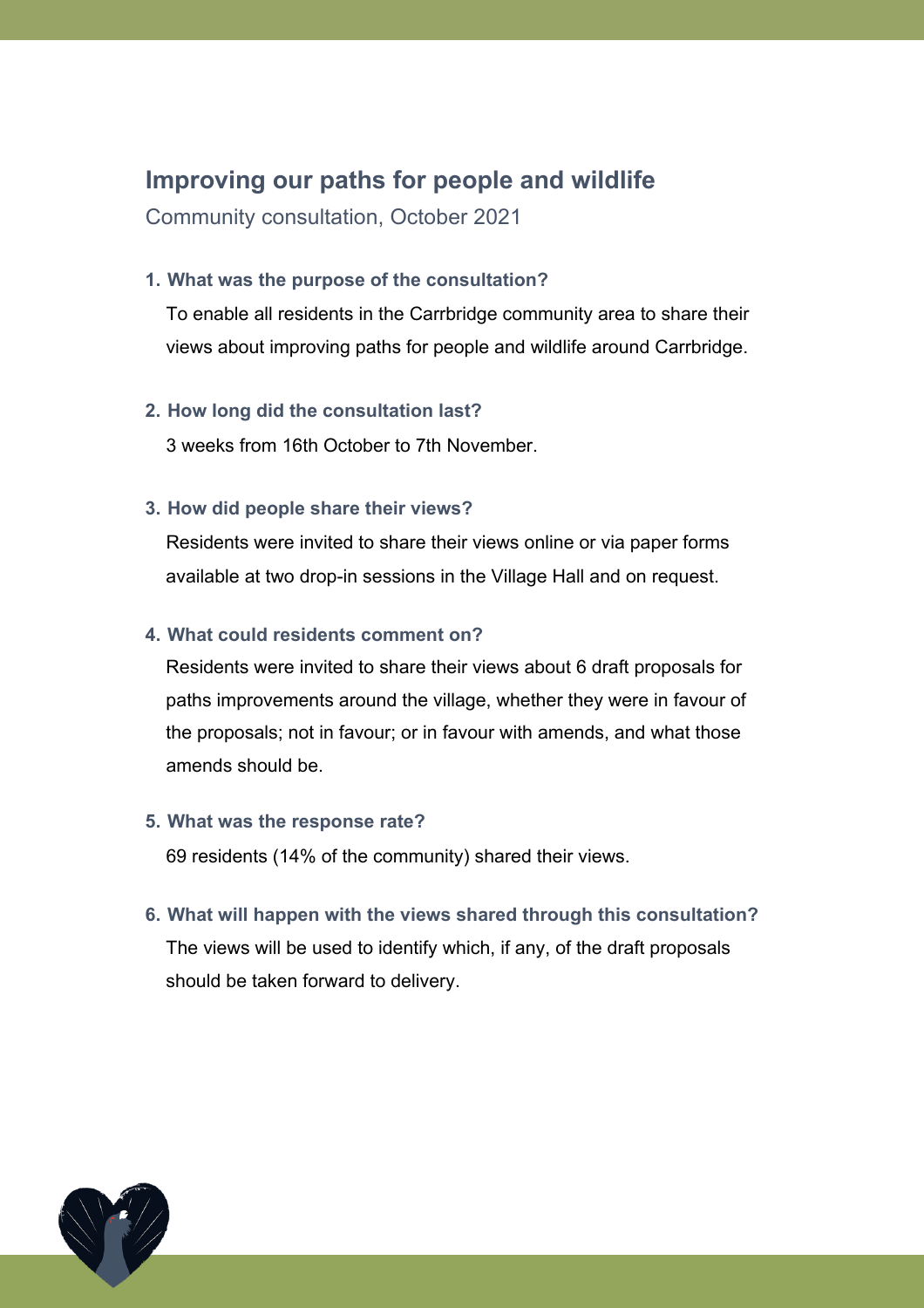## **The results**



Location 1: Historic bridge viewpoint and entrance to riverside path

- Location 2: Riverside path
- Location 3: Entrance to Ellan Woods Village Hall
- Location 4: Entrance to Ellan Woods Landmark
- Location 5: Roadside path to Carr Plantation
- Location 6: Snakey bridge in Carr Plantation
	- I am not in favour of the draft proposal
	- I am in favour of the draft proposal
	-

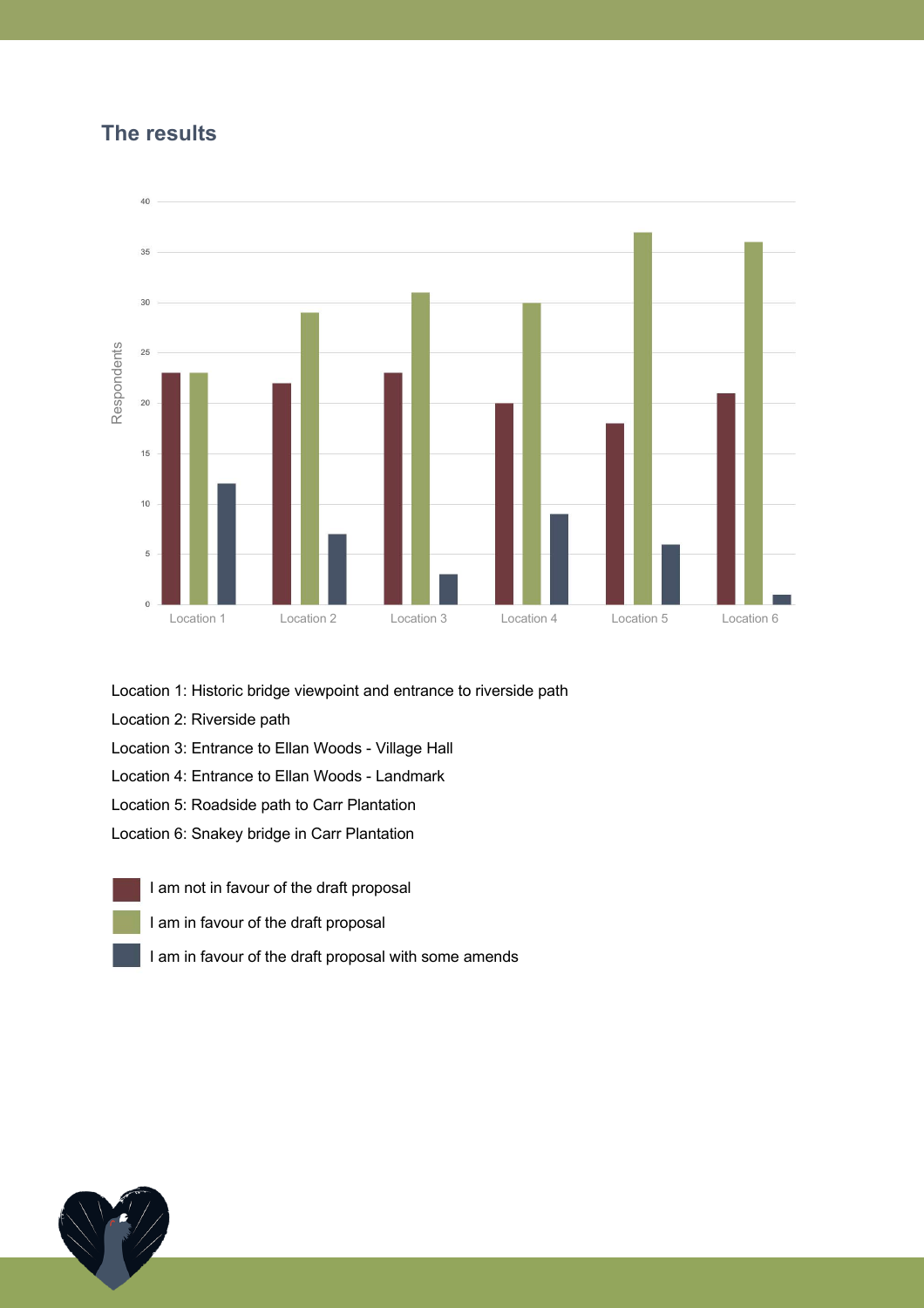**If you've ticked 'I am in favour of the draft proposal with some amends', what amends would you like to see?**

## **Historic bridge viewpoint and entrance to riverside path**

- Not happy about trees being pruned they form a lovely backdrop to the view of the bridge and promote wildlife.
- Traffic and parking near the bridge is an issue none of the plans outline where visitors should park.
- Whatever's done, make sure it is in keeping with the bridge, age, materialuse of stone.
- § Opposed to trees being pruned behind bridge, they create a beautiful iconic view. No need to 'cleanse' or urbanise. Bench up station road is unnecessary. Think local stone steps would be well worth the extra cost. Bins/ dog poo bins should be included. Parking/ traffic close to the bridge and at the end of Station Road is a concern. Visitors already block drive to our house and have caused damage. Clear sign posting to suitable car parking is needed as part of the plan.
- As long as trees are not removed.
- Signage for car park at bridge.
- The bridge proposal will encourage lingering traffic danger at the corner, litter and vermin. This should not happen at all.
- § Wouldn't like to see interpretive boards that were TOO big.
- Seating needs improved and more welcoming signage at entrance to path, but why replace railings if they are still sound? Seating with backs would be preferable.
- I'm not sure if it's necessary to replace the railings 'down' at the bridge and is it necessary to have so many viewing points. I would welcome cutting back some of the vegetation more than is proposed but appreciate there are neighbourly challenges. Very small things really.

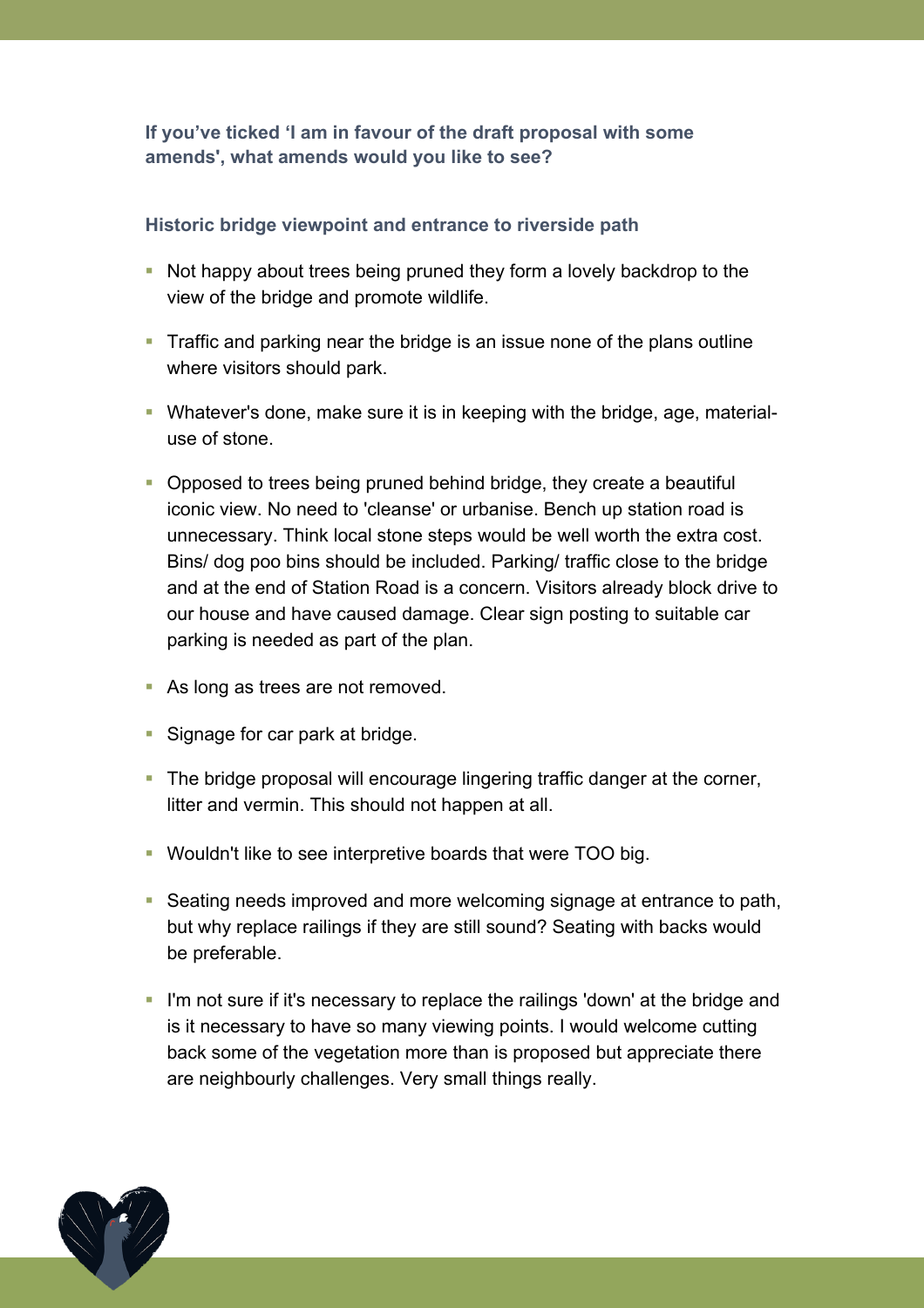I have concerns about how any developments will directly affect us, in particular the view from our window, and parking problems we already have. View - Sympathetic pruning. We can see these trees from our window and they are beautiful (especially in the Autumn) and we also feel they provide a perfect backdrop to the Old Bridge from the new bridge and opposite bank. I am concerned pruning may alter this. However, the ones between the top of the steps to the viewing platform and the bridge should be kept trimmed. Parking problems - Our driveway is directly next to the road opposite the bridge and we have an ongoing problem with people parking in, turning and parking across our drive. We have also had people driving into and knocking down our garden wall numerous times. I would like any new signage to really stop people doing this by directing them to the public car park. The problem is normally that people stop, thinking it, is ok for 5 mins to take a pic and leave again, but of course, everyone doing this adds up to be a big problem for us over time, as well as potential safety issue.

## **Riverside path**

- Remaining and continuing concern that works will be subject to destructive flooding that happened within a year of the last 'significant' repair works.
- No picnic site at Bridge. Seat to have backing at certain points. Clear the veg ■ on riverside path to give view of river. All trees to be cut back not taken out.
- I think it is particularly important that the interpretation panel planned for this location gives all the necessary info about the riverside walk. With new boards on the other side giving the info about the bridge. Should focus on the walk. The fencing will be important here as it is quite a drop to the river one side and the entrance to a busy garage on the other side.
- I am making a strong appeal against your suggested improvements to  $\blacksquare$ seating and signage at the piece of land adjacent to our house and our cottage (Riverside) which is very close to the area of Ellan Bridge. People are already reaching the water edge at this point which is very close to both our properties. A larger seat placed at this point on the path only encourages unwelcome noise and litter from teenagers gathering on a summer evening.

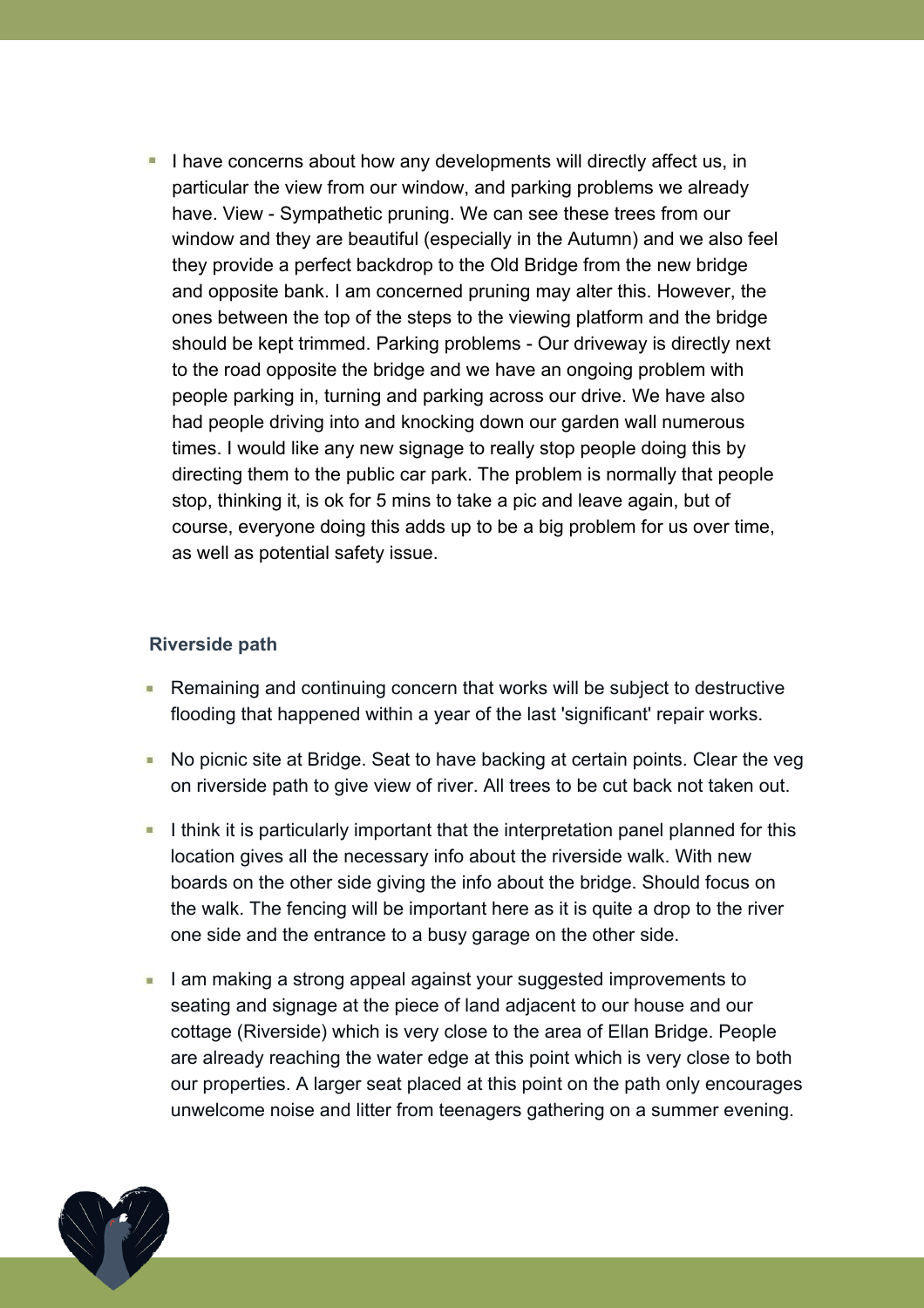## **Entrance to Ellan Woods – Village Hall**

- Not convinced it is worth £9000 for an entrance which is 'reasonable'.
- Upgrade the track for wheelchair access. This track is used by residents in wheelchairs to access the "all abilities track from Ellan Wood to Landmark. No sign any larger than the present one situated at the entrance to the wood.
- It would be good to include anything that could improve the safety of kids, pedestrians, wheelchairs, cycles etc coming down towards the road. The surface is slippy due to the loose stones etc. The visibility of children exiting this point to the road is poor due to the church wall and mound of earth.

## **Entrance to Ellan Woods – Landmark**

- There is no reference to the regular flooding of this entrance. The substation regularly floods and the path turns to mud. Is there ground works to stop the flooding? The flooding has become markedly worse and more regular since Landmark built the back car park, clearing trees and making an expansive run off area which flows into the grounds uphill from this entrance point.
- § As this entrance is right by a residential property would it be possible to keep signage to a minimum and also keep tree area between house and Landmark as helps to reduce noise from the adventure park and also provides cover for birds and wildlife and snowdrops too. The sub station is prone to flooding as is this path into the woods. Do you have drainage plans?
- If proposals are taken forward, I would want provision to be made for maintenance in the long term - shrubs, plants.
- Happy with all proposals but suggest the area between road and substation is grass/ paving with seats and interpretation panels/ maps.
- The proposal to obscure the substation with shrub/flower bed is a positive step. The photomontage however shows this bed with no apparent fencing or barrier round the proposed beds. Large stones to prevent people taking a shortcut over the corners??

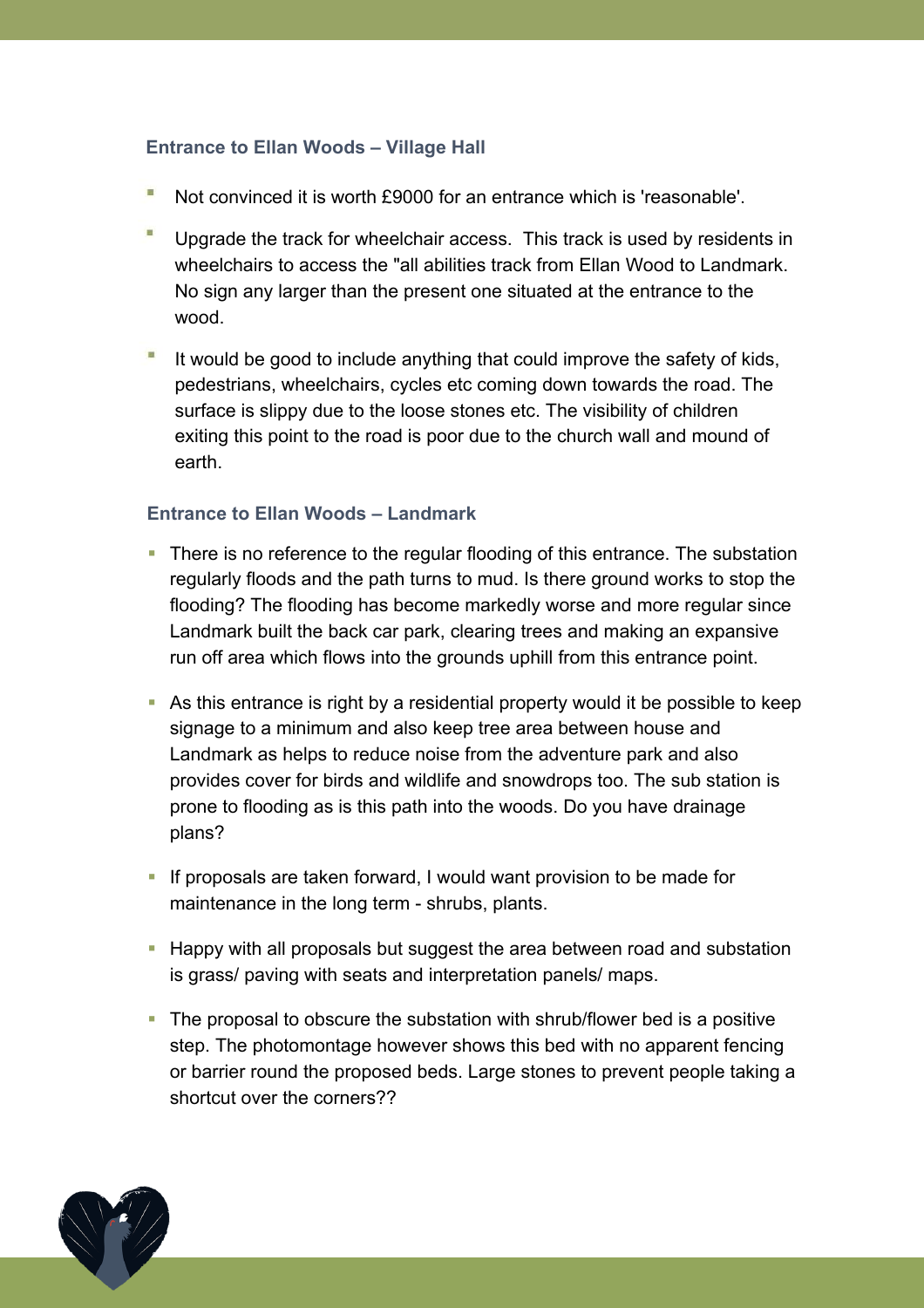## **Roadside path to Carr Plantation**

- Path improvements are very welcomed as is the road signage. Might it be possible to have a painted surface across the road. This may help to alert drivers and promote right angled crossing by pedestrians who currently cross diagonally so being on the road longer and with backs more to approaching traffic than if at right angles.
- With improvements to the path could result in more useage and better road signage so drivers are aware of the crossing. Better drainage needed too.
- The proposed NMU to Aviemore is in this area so may be some duplication of work or costs.
- Roadside path to Carr Plantation 'Rumble strips' alike to 'Old Logging Way' at Glenmore to ALERT traffic to a CROSSING.

## **Snakey bridge in Carr Plantation**

- The proposed new bridge looks great but I wonder if the edging will result in water lying on the boards making the crossing very slippery especially in winter. Hopefully we will see more wildlife again but this year it's been disappointing - no tadpoles or frogs!
- No need for the rubbing posts. Board walk definitely yes, but no hand rails.

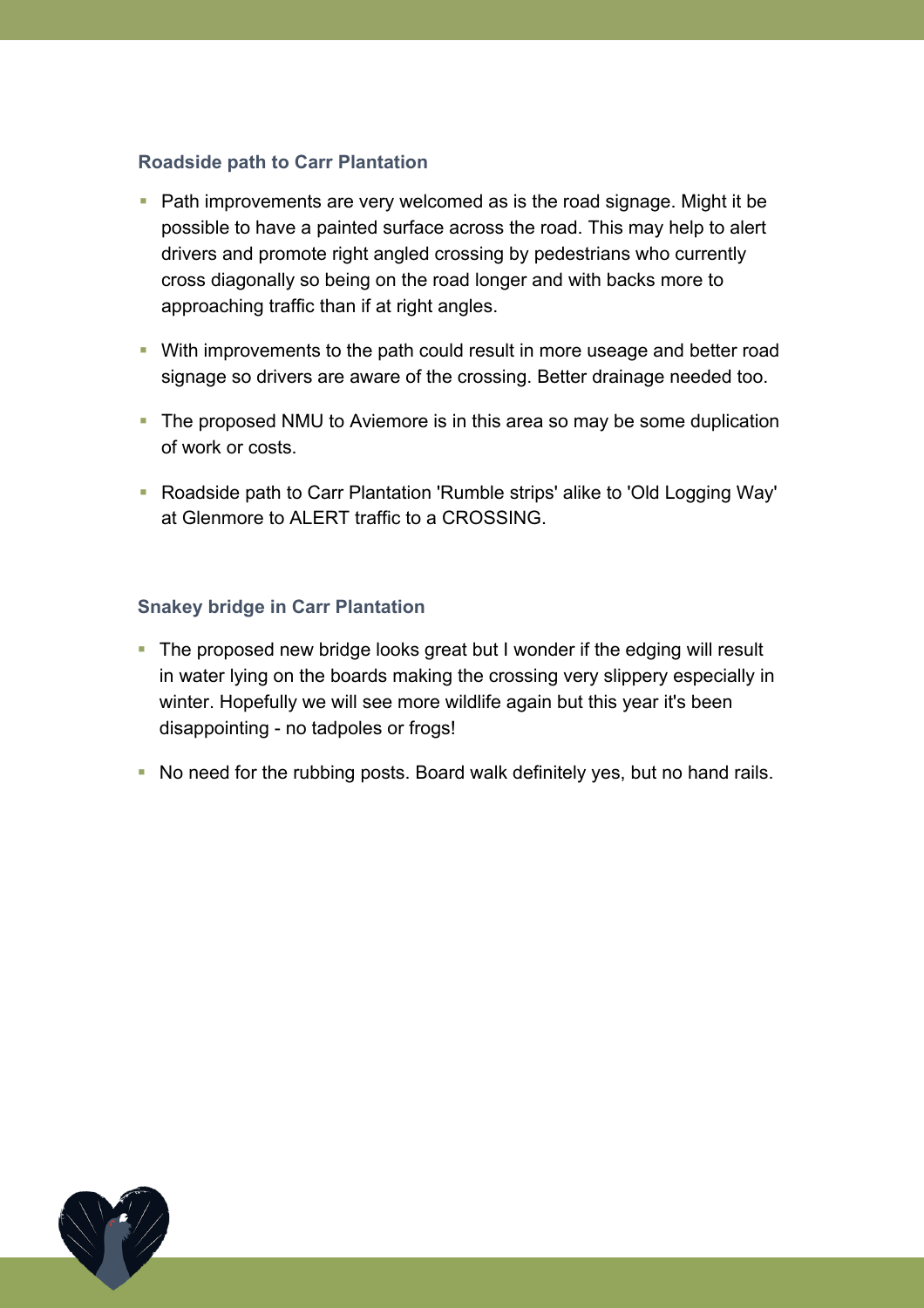**If you've ticked 'I am not in favour of the draft proposal' - for any of the proposals - what amends would you like to see?**

## **Historic bridge viewpoint and entrance to riverside path**

- $\blacksquare$  There is too much congestion of the bridge as it is.
- **The last thing Carrbridge village needs is more vehicular traffic, more** parking, possible road congestion, obstructed pavements and health and safety hazards. The plans for the Old Bridge as well as the proposed new viewpoint about 50 metres upstream will tick all of these boxes. Station Road has a tricky junction where it joins the High Street. And I can well imagine how this will be exacerbated by increased car traffic and parking, including on the narrow pavement there. We do not want the unique 'feel' of our small Highland village to be compromised, and we certainly do not want even more double yellow lines everywhere. We enjoy not being a townscape!!
- $\blacksquare$  It's not clear to me that any consequences with regard to wider pedestrian traffic management around the bridge have been addressed. I'd prioritise changes that encourage folk away from the bridge.
- **Any enhancement around the bridge will cause even more congestion** which is already bad enough with chaotic parking blocking the road at busy times. Something needs to be done to mitigate this.

#### **Riverside path**

- **Riverside path needs to be raised or a walkway because of flooding.** Beware of making this are accessible to public as there are nesting birds on opposite side and public regularly disturb (gooseanders).
- Sympathetic pruning cutting back riverside could result in bank erosion and more flooding of path. I was assured at consultation that there will be no new benches/ seating however on concept layout- costings there is bench demolitions £250 and benches etc £1000.
- Replacing fence at garage with identical which only repair needed. Erecting platform by river and not pruning shrubbery. Replacing/ repairing fencing at riverside walk when owner of livestock is surely responsible for this.

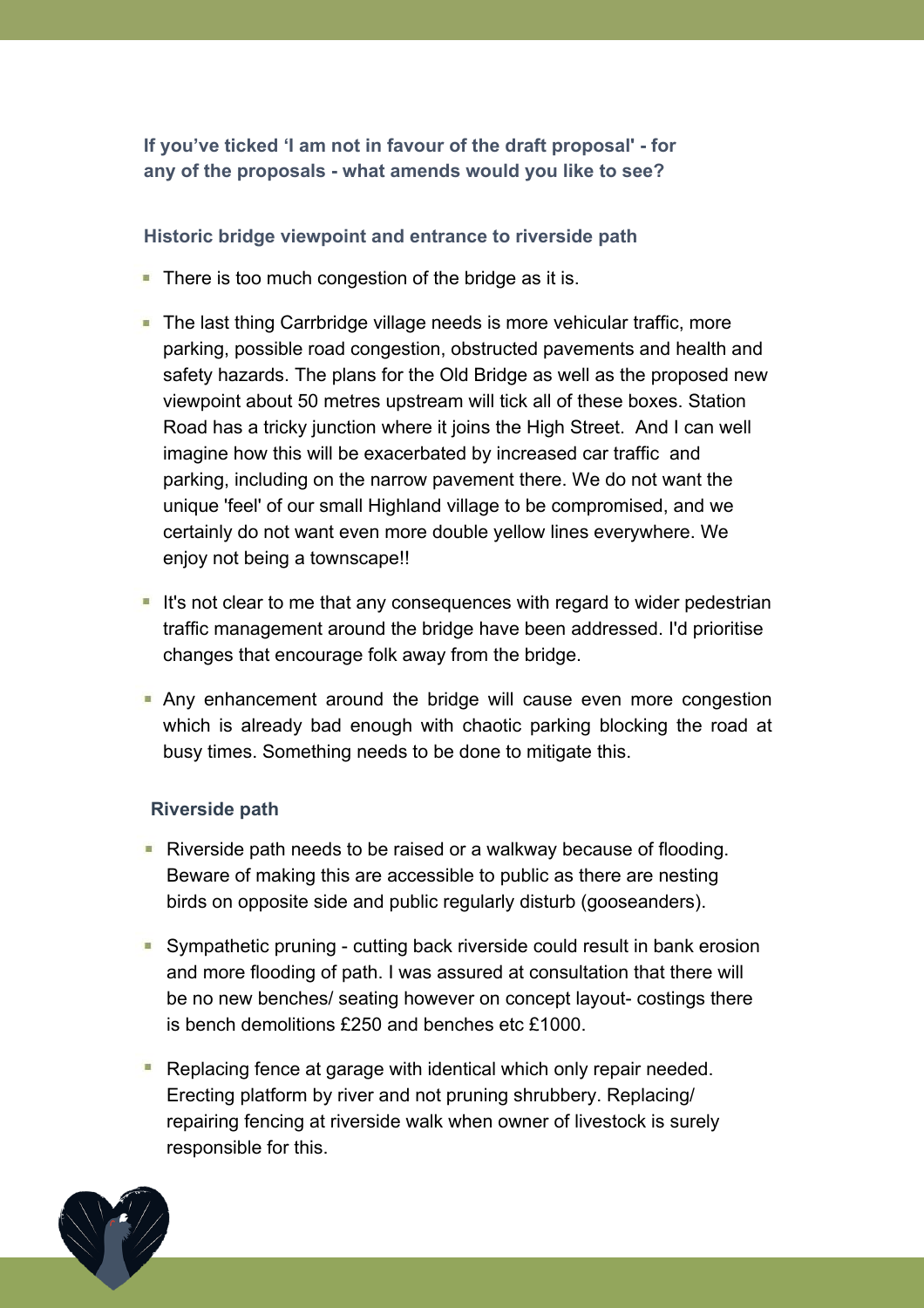## **Entrance to Ellan Woods – Village Hall**

- $\blacksquare$  This track is the responsibility of the residents for upkeep. Much more consultation needed before any changes being made. Village hall committee and friends do a great job with upkeep of the ground beside the hall.
- The proposals seem very very marginal (same comment for Location 4)
- The location of the wall is not clear on the ownership on which piece of land it will be placed?
- $\blacksquare$  The replacement of the gate at the hall access to woods is very wasteful - surely a paint would be enough.
- **Basically I do not feel that 3, 4 and 6 (locations) achieve much more** that is either necessary or desirable. Change a gate when painting would suffice. Repair the bridge rather than replace etc.

#### **Entrance to Ellan Woods – Landmark**

New shrubbery at Landmark entrance- who will keep this neat and tidy. A lot of cutting back etc on paths is done by villagers.

#### **Roadside path to Carr Plantation**

- $\blacksquare$  The roadside path is a shame to lose the character of the path. This can also be said about Snakey Bridge.
- $\blacksquare$  This detracts from the need for a safe cycle path to Kinveachy which is much more important to the community than low level cosmetic changes to paths

#### **Snakey bridge in Carr Plantation**

Snakey bridge needs only some repair and non slip covering.

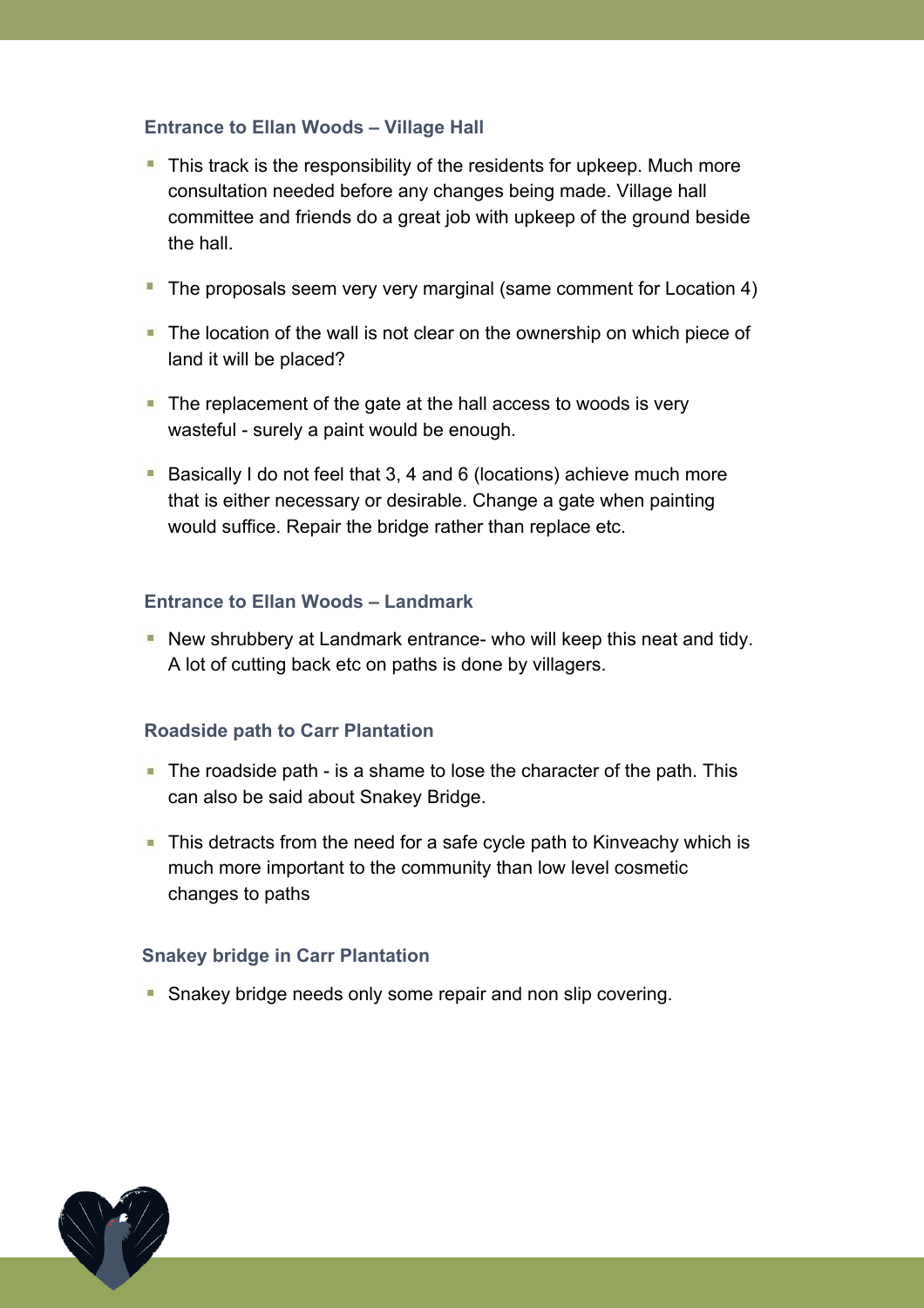#### **Please feel free to share any other comments related to the proposals**

- VERY supportive of all this we are very lucky to get this opportunity. When the Snakey bridge fails for instance there will be a lot of annoyance. Over the years many residents have asked for it to be 'looked' after and this has been done informally and adhoc over the years due to cost and worries about liability. A lot of worries about it's condition etc etc. Here is an opportunity to bring this to a great standard for the next generation. The same applies to the other locations which will be greatly improve for all abilities. The road side path to Carr Pl has had many complaints about its condition - currently it ruins the connectivity between lots of walking route opportunities. The Riverside path is well loved and this modest upgrade will make such a difference. The current viewing area at the bridge again could well fail any day now - it is borderline dangerous and has been highlighted by many as needing replaced - here now we have this opportunity to do this for the benefit of residents and visitors alike. If we didn't take advantage of this fantastic funding opportunity we would be very negligent.
- The money spent on path repairs will not save one capercaillie. It is a total misuse of Heritage Lottery funds. Who cherry picked the list of which paths to repair? This is NOT and never has been a community led project. Furthermore this is just another farcical CNPA CONsultation with no doubt the results twisted to fit the CNPA's own agenda backed by the working group puppets and leaving in its wake even more angst and upset in the village. The CNPA board and officers should be ashamed and so should those on the working group who are supposed to be representing the community. CON, CON,CON... the CNPA's interpretation of the word CONsultation.
- Please consider how all the new signage can be used to get tourists to use the correct carparks im finding that some areas are often dangerous with pavement parking increasingly common. I feel the CNPA should have an obligation to do this in plans whilst building paths that are going to concentrate visitors closer to the centre of the village.
- All in all an enhancement to village paths should be welcomed.
- Overall the state of the paths should be improved before visitors are encouraged into the woods/ paths. Also signage boards at entrance points with maps and 'you are here' marked. Many of the other suggestions are cosmetic and could be done as money allows.

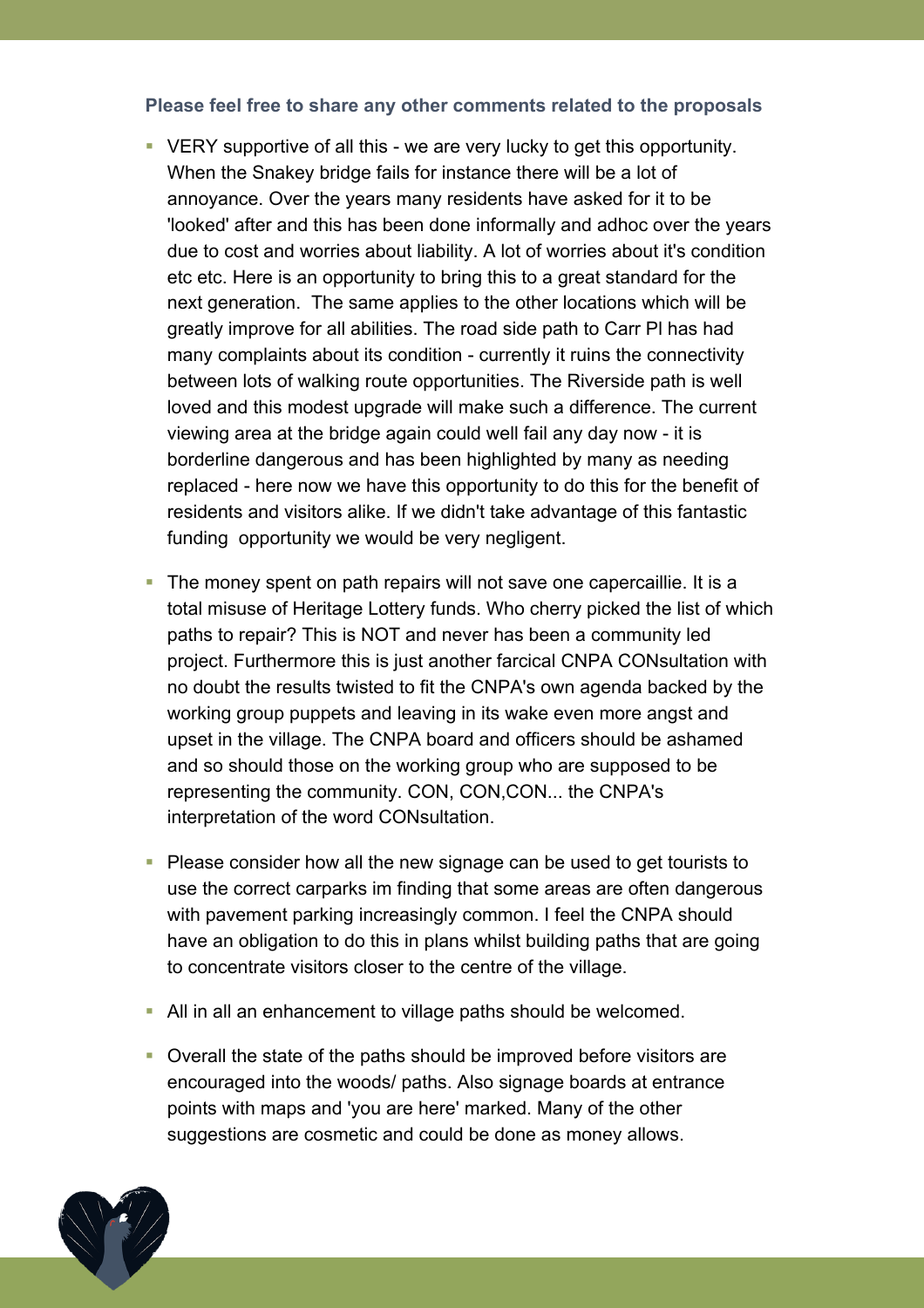- Location 5 Roadside Path at south of village: this path is very narrow and normally wet and boggy, proving very difficult for the elderly and those with buggies and push-chairs. Improvements to the path on both sides of the road would greatly improve the connectivity with the network of paths around the village. Location 6 – Snakey Bridge: this well-loved local feature has been "repaired" several times in the last 10 or so years, but is very dangerous if wet and is a barrier to many people's use of that part of our woodland path network. Minor repairs have been accepted by the owners of the land, but we feel that a more formal approach is now needed to construct something which will increase its use and benefit to many. Location 2 – Riverside Path: we (CVCC) are totally in favour of this proposal for this very popular walk. Action to counteract flooding events is to be encouraged. Location 4 – Ellan Woods (Landmark): tidying up and reducing the visual impact of the sub-station is very welcome. Location 3 – Ellan Woods (Village Hall): this entrance to the woods could certainly be made more visually appealing. Location 1 – Historic Bridge Viewpoint & Entrance to Riverside Walk: much work is required here to tidy up and improve the viewing area access and its environs. In certain conditions the steps can be extremely slippery. Whilst some judicious pruning of the snowberries would enhance the visual aspect of the bridge, there are concerns about the safety and security of the adjacent banking. Improvements to the entrance to the riverside path would be welcomed, including upgrading the fencing bordering the riverbank. The participation of other stake-holders (The Highland Council, Historic Scotland etc) would no doubt lead to the possibility of further funding being accessed to permit this work to be further developed. This particular project is the subject of very mixed opinions and much more work and discussion is required.
- $\blacksquare$  It is causing too much agro in the village.
- Unnecessary work and money should be spent on cycle path to aviemore.
- Sealed surfaces not always necessary and can lead to over-developed feel.
- I think generally the village and its paths are doing very well as they are. Some repairs are required to some areas but at what cost?
- None of these things need to be done or have been requested by the community. It is all a waste of money and not money well spent to benefit local people.

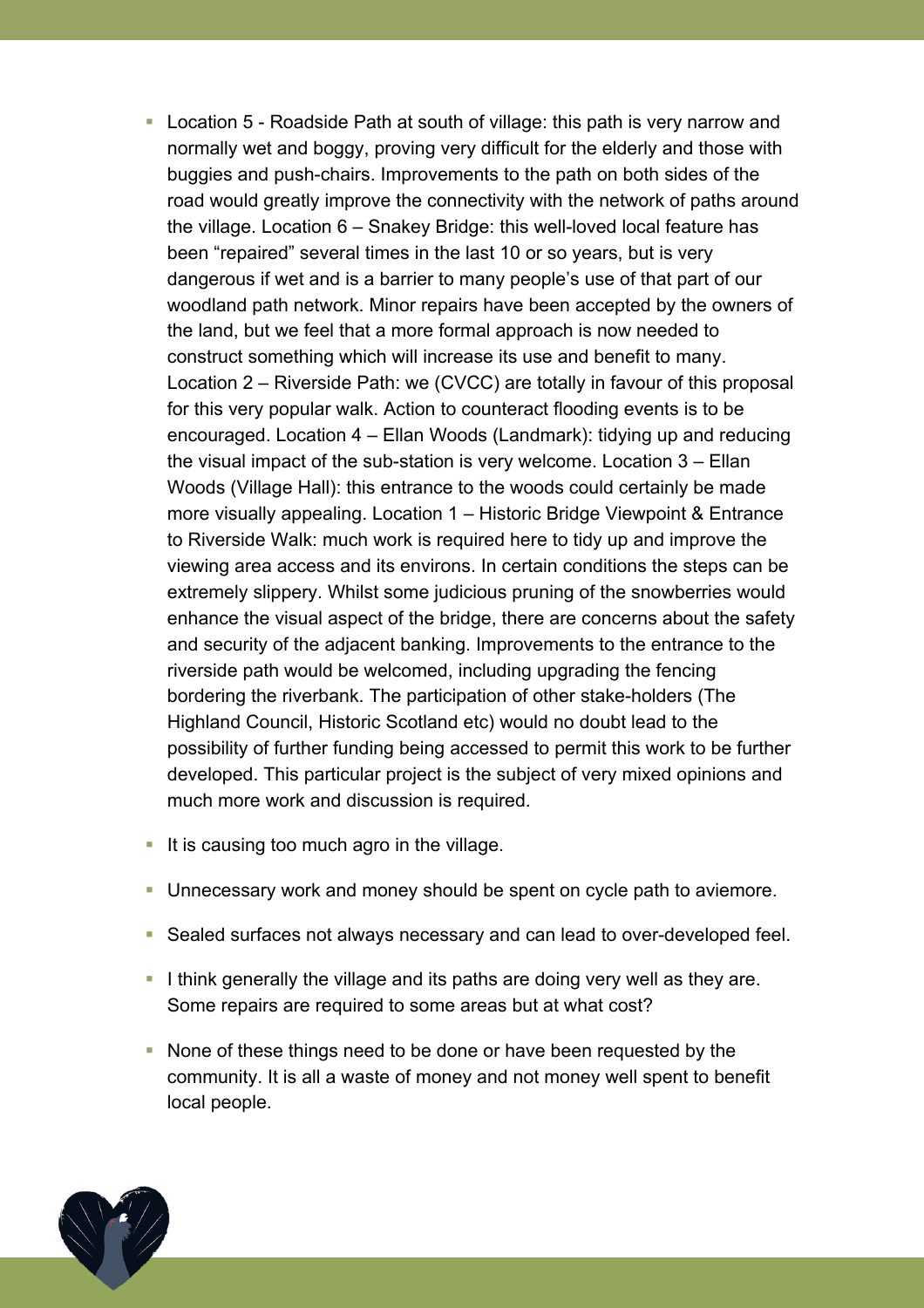- The money already spent on this fiasco to date is a disgrace. If paths need to be repaired then repair them. It does not require engagement of consultants and designers at vast expense wasting £'s that could be better spent. The fact that money has been wasted on such things already goes to show that those in charge of this are not the right people and most certainly spending it in the ways proposed will save not one single capercaillie. The group that has put these proposals together have failed to follow the most basic of procedures such as contacting landowners and neighbours in advance of publishing a booklet with their proposals. There is far too much focus on what tourists and visitors might want or require and little to no consideration to the views and wants of local people who live in the village. Too much of what is being attempted is eroding the natural landscape of this small highland village. The very fact that recycled plastic is being considered suitable for a boardwalk (snakey bridge) shows that this group have no grasp of what sort of materials should be used in a natural environment. These are the same people who think that it's ok to put plastic netting up on deer fencing using plastic ties. Plastic? Really? Microplastics anybody? Why is it considered necessary to "localised footpath realignment to reduce gradient" on roadside path to Carr Plantation. That is the natural rise and fall of the terrain and it does not need 'realignment' it is part of the joy of a varied terrain encountered while out walking/biking. Stop trying to urbanise everything. There is absolutely no need to further encourage any increase in usage or traffic in or around the historic bridge area. This area of the village is a bottle neck at the best of times and the terrain around the bridge is not suitable for gatherings of people and therefore should not be encouraged. Visitors should be encouraged to use the local car park not park on the yellow lines and on the bridge blocking flow of traffic and stopping customers for the local Spar shop from being able to park outside to go shopping.
- A good surface is important for older people as well as for pushchairs, wheelchairs, and bikes.
- I hope you'll be able to find funding for this wonderful project. Thanks to all the hard work and time invested thus far.
- HC have not expressed an opinion on the bridge viewpoint. Relevant landowners and neighbours have not given support to project. They have given support to proposals being share with community!

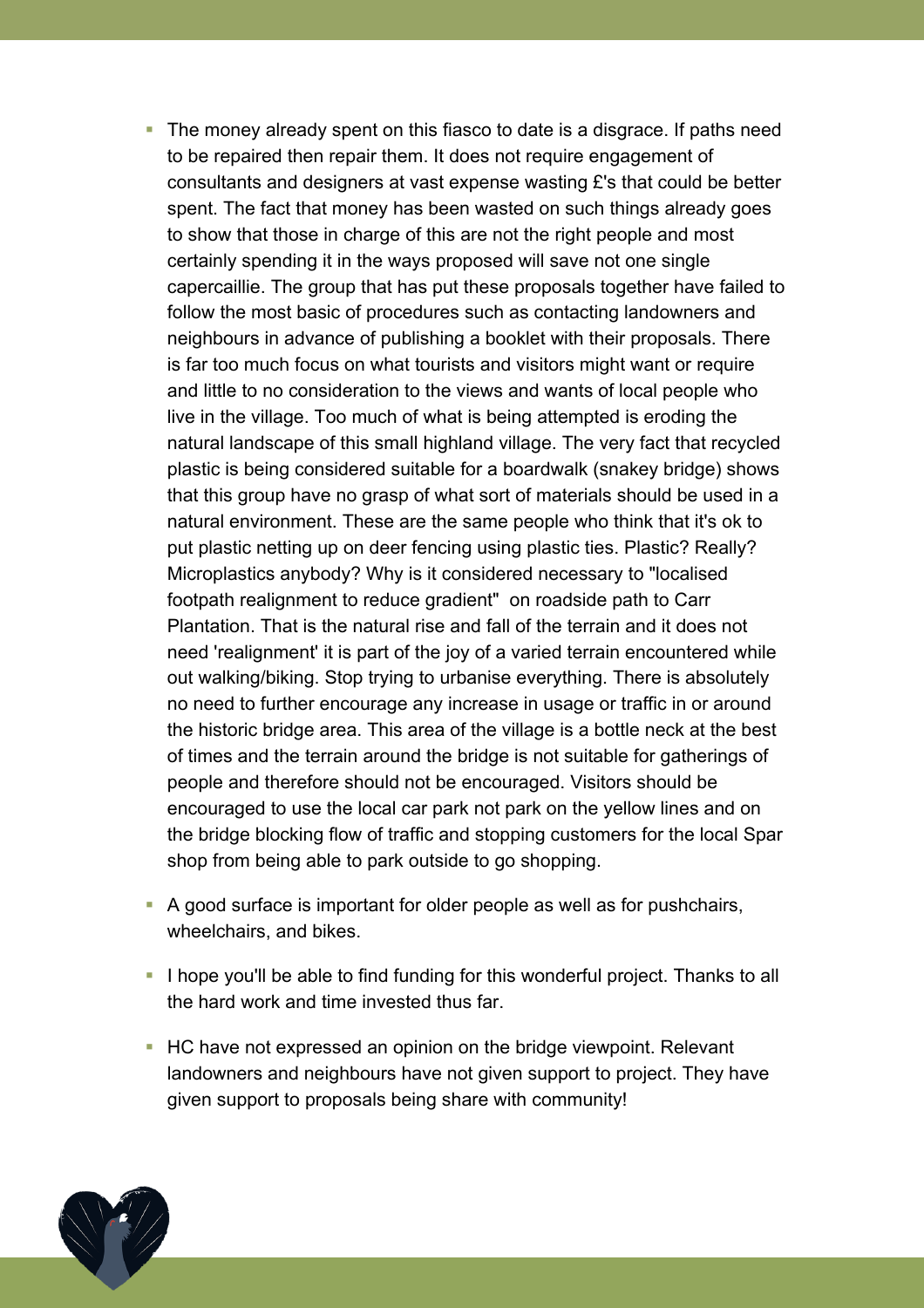- The proposals are very welcome and are done in a 'light touch' manner which I hope will be supported. There remains a significant disconnect with, or lack of communication around the link between the entrance improvements and the steadily worsening conditions of the path network in the woods. Localised flooding exists both as a result of increasing footfall and resultant damage left after harvesting and inadequate departing repairs by the estate. New housing developments are increasing local population so footfall can only increase are we planning for this? 1. Is there a path network maintenance plan that is being developed in conjunction with the entrance works? 2. Is there a coordinated signage and orientation plan for the village that will guide new signposting. Delighted to see Snakey Bridge on the list as it is treacherous over winter months. I noted this year being the first for more than 10 years that there were no frog spawn and tadpoles in the water around the bridge. The water had a oily surface film which I hope was caused by seasonal stagnant water rather than unwelcome run off from the new housing development. Some great efforts by many to get this far so congrats to those involved giving of their time and patience.
- As well as the improvements I think there is a clear need for a plan for how visitors could use the visitor paths. This should include: Where to park, carpark should be hub of information; Walking signage eg. Only 200m walk to bridge from carpark; Bins, dog poo bins; Information about local businesses.
- Great, thanks to the team of people taking this forward and focusing on the most used paths, much appreciated.
- The residents of Carrbridge have not been consulted about how they would like to see the £100,000 allocated to the community spent. Therefore this is not a consultation as the decision about how to spend the money has already been made without any consultation with the community by a small unelected group of half a dozen or so people who are directed by CNPA and who do not listen to any views unless they concur with their own. Honesty and integrity are both sadly lacking in this whole procedure and it is embarrassing to see such sums of money being squandered in the way proposed.
- This a great opportunity to sort the snakeybridge and the stairway down to the River. The money is there so please use it to do at least some of these walks. It will make a HUGE difference to connectivity and health.
- Tone deaf project.

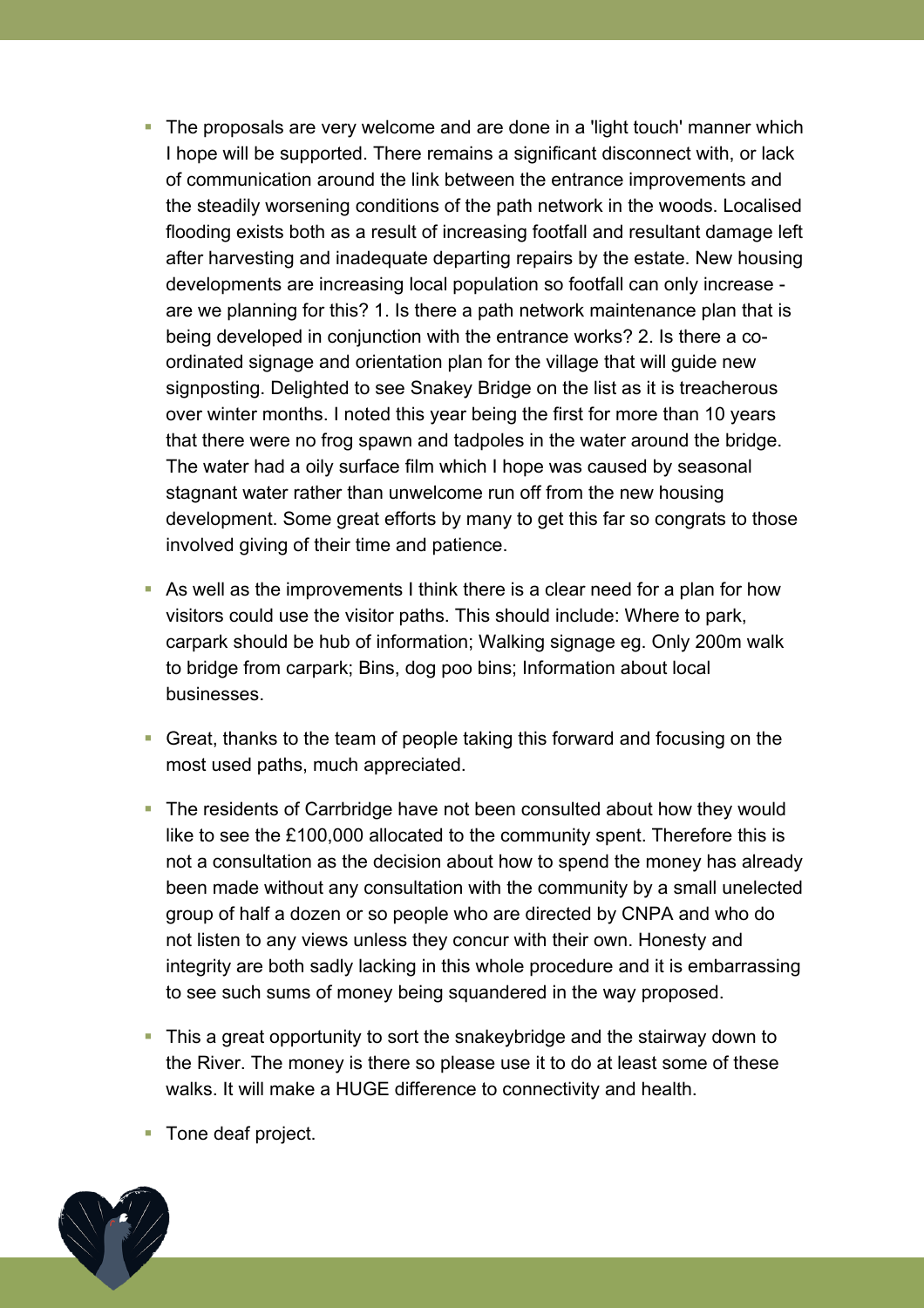- I feel like Location 6: snakey bridge should be the highest priority, this is due to the likelihood of an accident here. It is so slippy you can lose your footing with no warning, so a fall into the bog is a likely scenario and could have serious consequences. I also know of a few residents who avoid this bridge when wet, so it's reducing some people's ability to access the path network. Really pleased to see this work going ahead and appreciate the time that residents and the project are taking to move it forward. Thank you. I realise that the path into Carr Plantation at the old Bull Field is not on this consultation and therefor likely this is irrelevant; however, the gate into the woods here is about the same width as some double buggies, it's very difficult to negotiate. Ideally the gate posts would be widened, but if the gate could be removed as was done during 'lockdown' that would help several. The gate has no purpose as the adjoining fence is not complete.
- This is another project steam rolled through by an unelected secretive capercaillie committee who do not represent the community. Why are their meetings not published, where are the minutes? The paths beside the river are a CNP responsibility and are in a dire condition. Why CNP need a further  $\neg$ £100,000 for this work? Once again we are being bullied into changes by a very small group of people claiming to know what is best for the community. Landowners were never consulted and many are not in agreement despite your statement to the contrary.
- I really like the look of the proposals overall. I am definitely keen to encourage people to visit the village, explore our pathways and admire the bridge and am happy to be contacted directly for an further chat/ consultation. Cheers!
- We have enough sign pollution. No additional signs please. No non-local material especially plastic. No additional tarmac. What does this project have to do with saving capercaillie? Where has the initiative come from?
- In wider terms, I struggle to see any of these items as high priorities. I'd strongly favour anything that assists, facilitates or best of all accelerates the development of the NMU to Aviewmore. Second highest priority is planning for and development of an orbital path for the village.
- Visitors and locals congregate under the bridge anyway during the day to swim etc. which we have enjoyed seeing for many years but we feel opening this area up with a seat only further exasperates matters and is too close to my cottage.

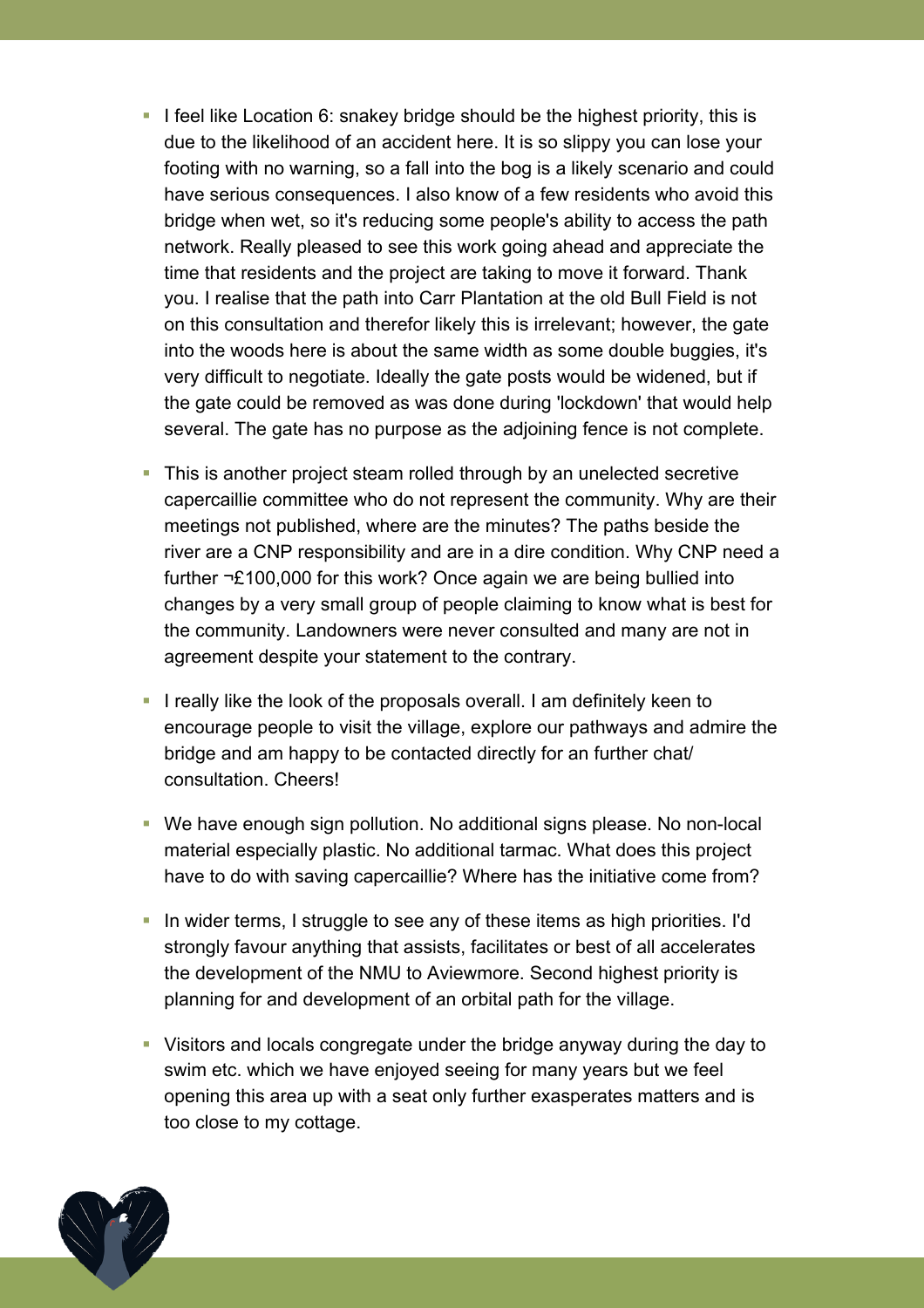- Our village paths are fine as they are. They don't need any interference from the National Park. People should be able to experience walking in the woods without motorway paths and information boards.
- We are appalled at the amount of money spent on this capercaillie project. It should be spent on the NHS and those in need. Far too much money has already been spent on capercaillie with no evidence of any success or even any figures to show how many capercaillie still survive in the park area. It needs investigating.
- Our paths are fine as they are. This is a waste of money. This Capercaillie Project is an embarrassment to Carrbridge.
- Most of these seem to provide little improvement at considerable cost.
- If these developments go ahead is there any provision for ongoing pruning, tidying up etc. which certainly along the riverside is done a present by a small number of volunteers. The cost of these 6 proposals is  $\neg$ £140k with possible extras of  $\neg$ £230k + development/ management costs. I still fail to see how this is going to help capercaillie to even the slightest extent. Spar shop owner told me she had never had hard copies of the papers to distribute- I had to ask someone to print off for me!
- Concentrate on improving paths etc in areas to increase enjoyment of users. Forget about tourist hot spot, ie. The old bridge.
- I think that path improvements should come from a separate fund rather than using capercaillie money.
- Where has this whole idea come from? How will we see how you deal with the feedback. How will we know how many people- local- responded and that they only responded once? Under no circumstances should more plastic or non local and natural material be put into our precious and rare woods. No additional signs to pollute out woods.
- All the proposals were thought up by a couple of resident capercaillie group members with not regards for landownership, responsibility etc. Project is being run by CNPA - not capercaillie group and not with the majority support of the village. We were informed that the funding for the paths is Nat Lottery Heritage Fund about but Paths for All is being mentioned explore effective ways in which improvement be funded, delivered and maintained.

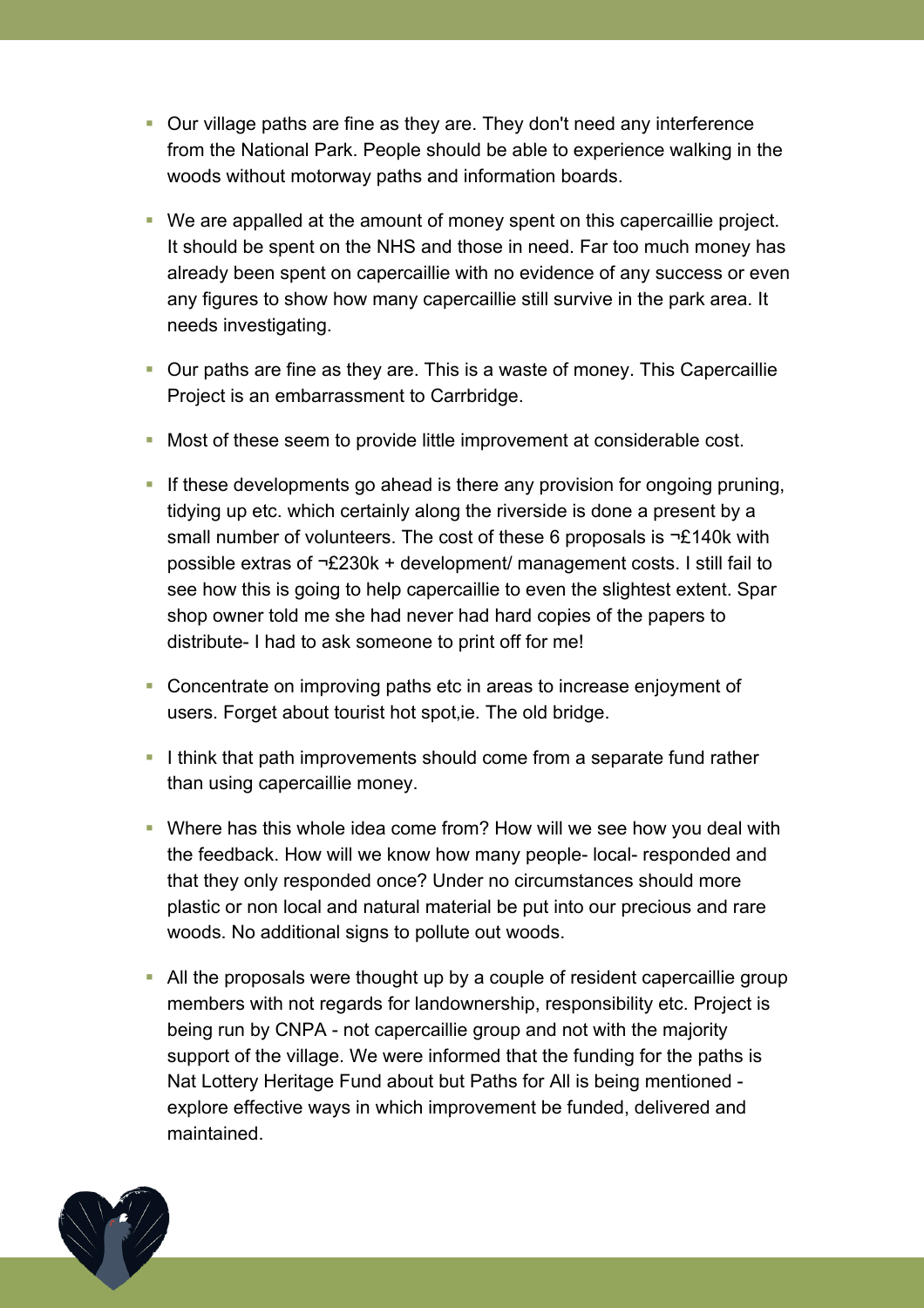- The Capercaillie committee want an American type entrance/ big signstotally inappropriate. No consultation with the residents. How can a wall save the capercaillie.
- Waste of money. Leave our paths alone. Everything is fine.
- We are not interested in the Carrbridge capercaillie group or the national park's ideas for fiddling around with our woods and pretending it will save EVEN ONE capercaillie. That is a complete nonsense. Our paths are fine as they are and should be left well alone.This secret capercaillie group which continues to refuse to listen to local opinion has caused too much upset in the village and needs to be disbanded. Furthermore this project demonstrates that the park officers are clearly in need of community project management training. So far this capercaillie project which was imposed on the village just serves to hilight the incompetence, unprofessional behaviour, arrogance and the complete lack of understanding by park officers from the chief executive downwards of local Highland culture. It is shocking to see the capercaillie exploited as a cash cow. It is urged that this project is wound up now and the public monies remaining returned to the Heritage Lottery to be used for supporting much more worthwhile projects. Shame on the Carrbridge capercaillie group and the Cairngorms national park.
- Who came up with these ideas? i have never heard anyone ever ask for any of this.
- Who asked for this? It is just another attempt by CNPA to push their ideas ahead spending money that has been allocated to other people.
- Waste of money. Carr-bridge deserves better than this. Who are the people making these choices and who have they asked? This money should be spend on local kids.
- Another disappointing effort from this project. When will they stop pushing their own ideas forward and listen to people who live in Carrbridge that are the ones that have to put up with all their silly ideas.
- I don't believe this is how the money should be spent and I don't believe that the work proposed is work that needs to be done. It is as if money is being spent for the sake of it. People who don't know what they are doing should not be putting proposals like this forward.

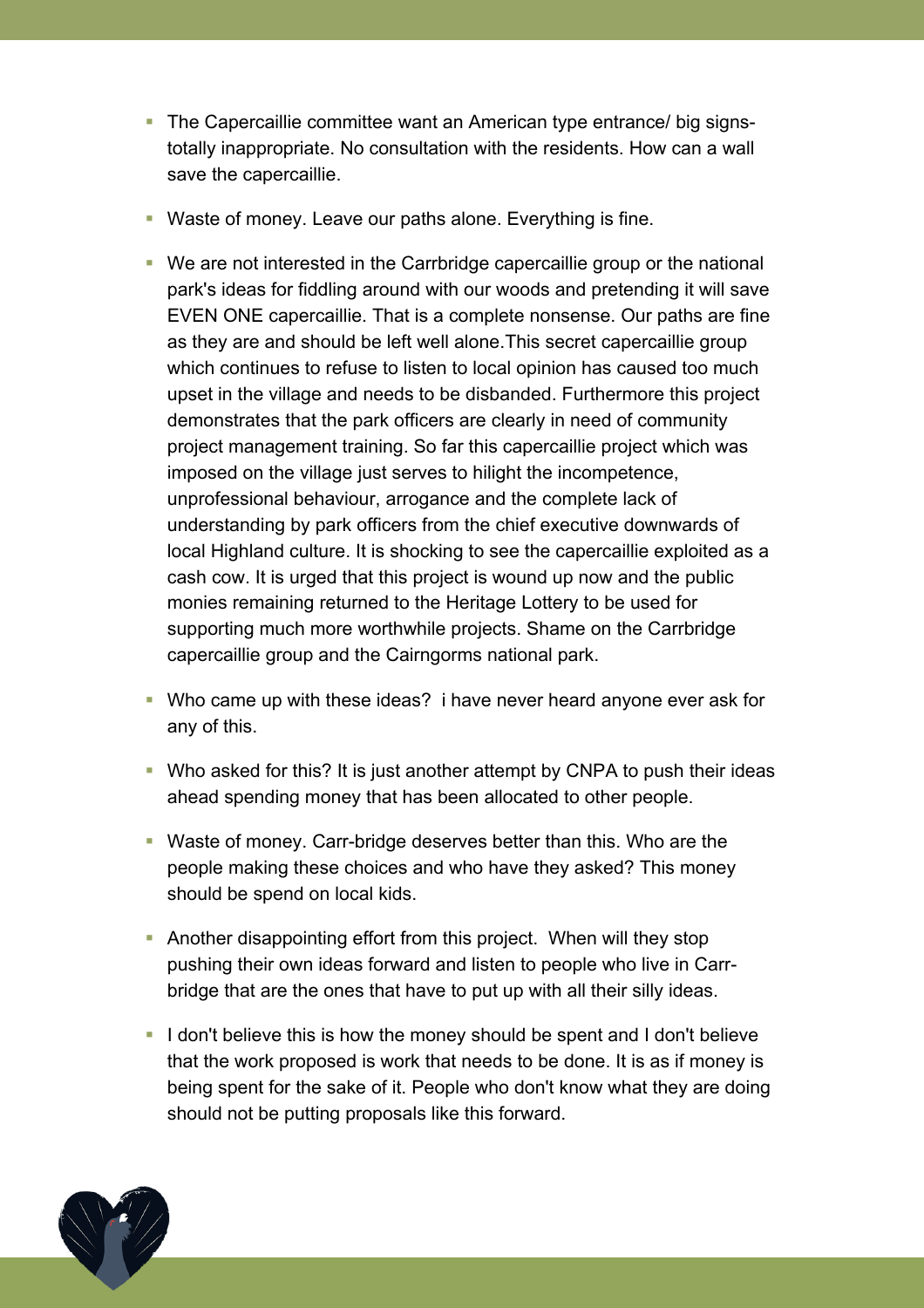- One example being to take down all the orange fencing up station road and replacing it with more sustainable materials that are more environmentally friendly. It appears that the people making the decisions as to what the money is spent on wish to change the village. We say leave the village alone and save the capercaillie. Concerned locals who feel unheard and too worried about reprisals to give our names.
- On the riverside path details the picture states that the stock fencing is to be repaired and on the costing is shows replaced- is this not the landowners responsibility!
- To hold both consultation meetings in the same week of the October holidays really restricted the people who were able to come and view the proposals. There are differences between the printed sheets and the online data. Very misleading.
- Who put these ideas forward? This is not what the village or local community wants or needs.
- A lot of these changes seem wasteful. Most of the things getting replaces could just be reparied and save both money and unnecessary replacement.
- We should be trying to preserve as much as possible rather than just replace everything. Many of these areas are great as they are and it just seems that there is money available so lets waste it.
- We have read through the proposals and are concerned. We understood that the money allotted to the capercaillie project was for the conservation and to save the capercaillie. Now we find that this money is to be spent on paths around the village. How is this allowed. If there is nothing better to spend the money on but paths perhaps it should have been given to another project. We think that there are other proposals that could be implemented.
- As a "Community Project" the residents should have been consulted and given the opportunity to input their ideas on where the  $\neg$ £100,000 should be spent. Unfortunately a few unelected members of the Carrbridge Capercaillie Group have put the "Cart before the horse" and caused more discontent in this village. An absolute waste of money approaching consultants without considering ideas from residents.